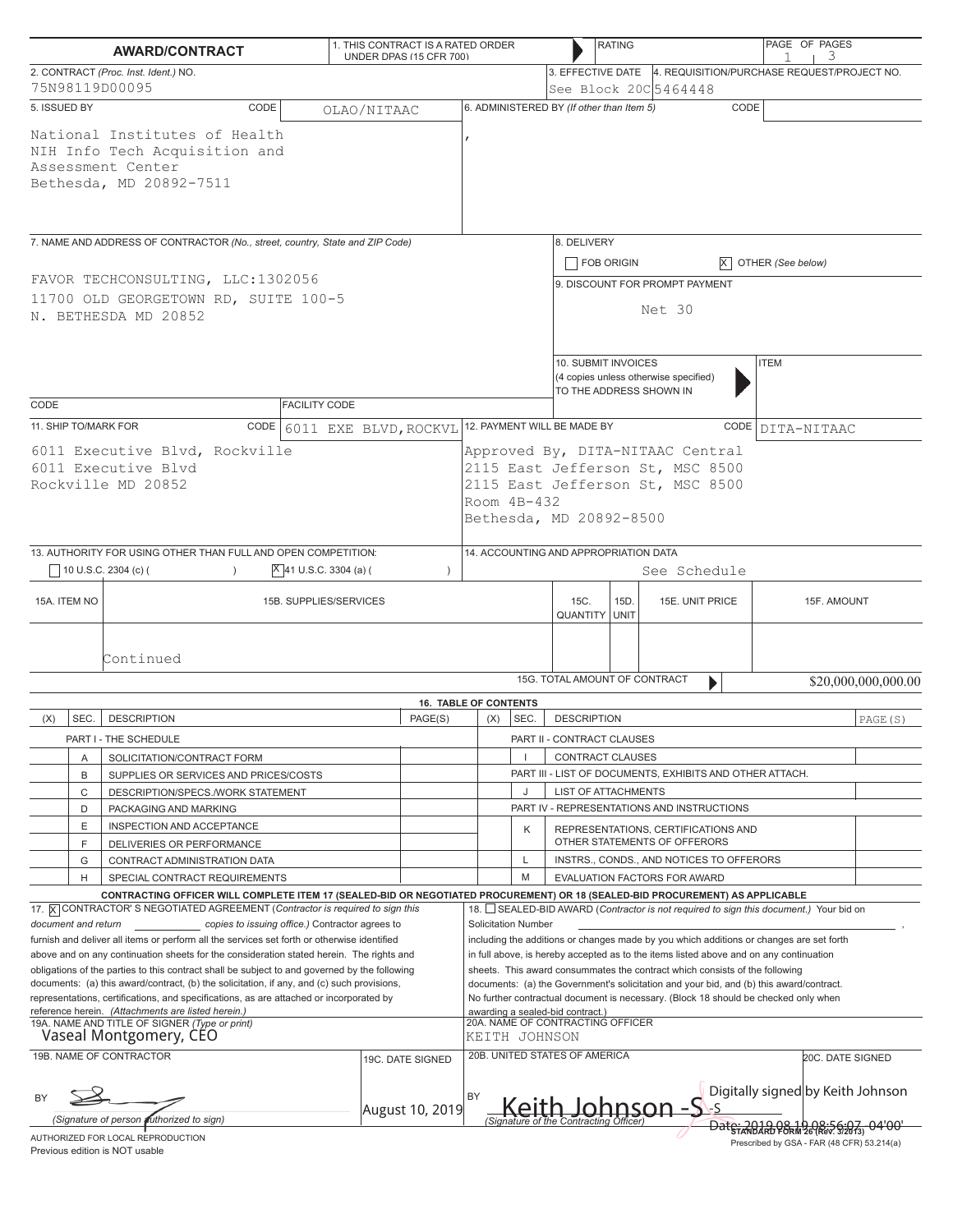## **CONTINUATION SHEET**

REFERENCE NO. OF DOCUMENT BEING CONTINUED **FRAME OF A SECONT ASSAULT A SECONT ASSAULT** PAGE OF 75N98119D00095

NAME OF OFFEROR OR CONTRACTOR

FAVOR TECHCONSULTING, LLC:1302056

| ITEM NO.                  | SUPPLIES/SERVICES                                                                                                                                                                                                                                                                                                                                                                                                                                                                                                                                                                                                                                                                                                                                                                                                                                                                                                                                                                                                                                                                                                                                                                                    | QUANTITY UNIT |     | UNIT PRICE | <b>AMOUNT</b>     |
|---------------------------|------------------------------------------------------------------------------------------------------------------------------------------------------------------------------------------------------------------------------------------------------------------------------------------------------------------------------------------------------------------------------------------------------------------------------------------------------------------------------------------------------------------------------------------------------------------------------------------------------------------------------------------------------------------------------------------------------------------------------------------------------------------------------------------------------------------------------------------------------------------------------------------------------------------------------------------------------------------------------------------------------------------------------------------------------------------------------------------------------------------------------------------------------------------------------------------------------|---------------|-----|------------|-------------------|
| (A)                       | (B)                                                                                                                                                                                                                                                                                                                                                                                                                                                                                                                                                                                                                                                                                                                                                                                                                                                                                                                                                                                                                                                                                                                                                                                                  | (C)           | (D) | (E)        | (F)               |
|                           | Chief Information Officer - Solutions and<br>Partners 3 (CIO-SP3) Small Business (restricted)<br>is a 10 year IDIQ contract. All federal agencies<br>may place task orders against this contract.<br>The subject contract is being awarded as the<br>result of solicitation NIHJT2016015, CIO-SP3<br>Small Business Ramp On.<br>The subject contractor is qualified under the<br>8(a) Disadvantaged Small Business Group of this<br>contract in the following task areas:<br>Task Area 1 - IT Services for Biomedical<br>Research, Health Sciences, and Healthcare<br>Task Area 2 - Chief Information Officer (CIO)<br>Support<br>Task Area 3 - Imaging<br>Task Area 4 - Outsourcing<br>Task Area 5 - IT Operations and Maintenance<br>Task Area 6 - Integration Services<br>Task Area 7 - Critical Infrastructure Protection<br>and Information Assurance<br>Task Area 8 - Digital Government<br>Task Area 9 - Enterprise Resource Planning<br>Task Area 10 - Software Development<br>By executing this award, the contractor extends<br>the validity of its entire proposal through the<br>effective date of the award.<br>Delivery: 09/30/2019<br>Period of Performance: 08/19/2019 to 06/29/2022 |               |     |            |                   |
| $\mathbf{1}$              | Chief Information Officer - Solutions and<br>Partners 3 (restricted)<br>Delivery To: 6011/ Suite 501<br>Product/Service Code: D399<br>Product/Service Description: IT AND TELECOM-<br>OTHER IT AND TELECOMMUNICATIONS                                                                                                                                                                                                                                                                                                                                                                                                                                                                                                                                                                                                                                                                                                                                                                                                                                                                                                                                                                                |               |     |            | 19,999,999,750.00 |
| $\mathbf{2}^{\mathsf{I}}$ | New 8a Awardees Ramp On Award -- Catalog # : New<br>8a Ramp On Award-Favor Techconsulting, LLC<br>Obligated Amount: \$250.00<br>Delivery To: 6011/Executive<br>Product/Service Code: D399<br>Product/Service Description: IT AND TELECOM-<br>Continued                                                                                                                                                                                                                                                                                                                                                                                                                                                                                                                                                                                                                                                                                                                                                                                                                                                                                                                                               |               |     |            | 250.00            |